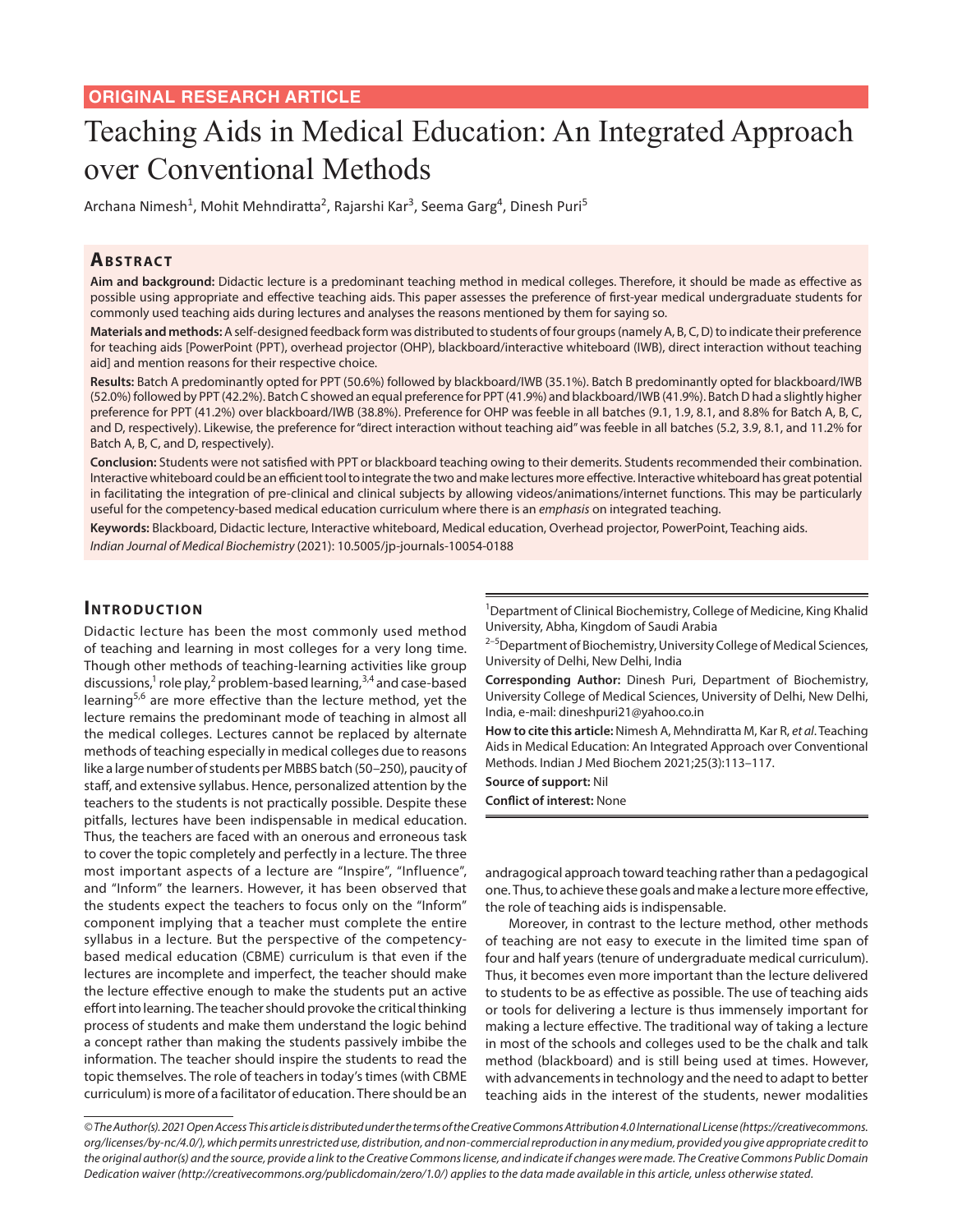to facilitate teachings like the overhead projector (OHP) and PowerPoint (PPT) have come into being. Recently, another teaching tool called the interactive whiteboard (IWB) has been introduced in some schools and colleges as well.

In this study, we have assessed the personal preference of the first-year medical students for the type of teaching aids that they prefer while taking lectures (for Biochemistry) to make them more effective. The students were also asked to give their comments for choosing their respective preferences to enable us in modifying our teaching strategies accordingly to enhance learning among medical students. We have specifically enrolled the first-year undergraduate medical students in our study because the first professional year of the medical curriculum consists of pre-clinical subjects (anatomy, physiology, and biochemistry) who lack direct exposure of students to the hospital set up and interaction with the patients. These subjects are believed to be dissociated from the clinical realities. Thus, the students probably find the subjects very boring and difficult to correlate their knowledge in context with patients and hence may not retain their knowledge for long to apply to patients later on. Thus, there is a definite need to reassess our teaching tools which are being used for taking lectures to promote learning among students.

# **AIM AND OBJECTIVE**

To obtain and assess the feedback responses of first-year medical students pertaining to the type of teaching aid they would prefer to be used during their lectures and analyze the reasons cited by them for their respective choice.

# **MATERIALS AND METHODS**

The medical course in our country consists of four professional years and each year is further divided into two semesters except the second professional year which has three semesters, before the introduction of the CBME curriculum. In total, there are nine semesters of 6 months each thereby making the course duration of four and half years with an additional 1 year of mandatory internship. This cross-sectional study was carried out on the students of first-year MBBS (which consists of two semesters) after seeking approval from Institute's Ethics Committee for human research (IEC 2013/11/18/01). The duration of the study was 2 years. Feedback was obtained at the end of the first semester and then at the end of the second semester for two consecutive first MBBS batches (admission year 2014 and 2015). There were four groups in this study (namely Batch A, B, C, D). Batch A comprised of first MBBS students of the 2014 admission batch at the end of the first semester (December 2014), Batch B comprised of first MBBS students of the 2014 admission batch at the end of the second semester (May 2015), Batch C comprised of first MBBS students of the 2015 admission batch at the end of the first semester (December 2015), Batch D comprised of first MBBS students of the 2015 admission batch at the end of the second semester (May 2016). After obtaining written consent for participation in the study from the students, a self-designed feedback form (Table 1) was distributed to them. The question asked in the feedback form was regarding the type of teaching aid that they would prefer for lectures. In the feedback form, the students were given four choices to indicate their preference for the teaching aid (PPT, OHP, blackboard/IWB, direct interaction with no teaching aid; Table 1). The students also had the option of choosing the "can't say" option against the question

(if they wanted to avoid answering the question). They also had the option of writing their own comments/reasons for choosing the respective choice. After obtaining the student's feedback, the data were compiled and analyzed. The comments written by students were also analyzed to enable us to propose better teaching methods/strategies. The responses obtained from the students of the four batches were analyzed and the results so obtained were tabulated in the form of percentages (Tables 2 to 5).

#### **Re s u lts**

The students of Batch A ( $n = 77$ ) mainly opted for PPT (50.6%) followed by blackboard/IWB (35.1%) as their preference (Table 2). However, in Batch B (*n* = 102) (Table 3), majority of students opted for blackboard/IWB (52.0%) followed by PPT (42.2%). In Batch C (*n* = 62), equal preference for PPT (41.9%) and blackboard/IWB (41.9%) was observed (Table 4). In Batch D (*n*= 80), slightly higher preference for PPT (41.2%) over blackboard/IWB (38.8%) was observed (Table 5). The preference for OHP was found to be very less in all four batches (9.1, 1.9, 8.1, and 8.8% for Batch A, B, C, and D, respectively; Tables 2–5). Likewise, very few students opted for "direct interaction without any teaching aid" in all the four batches (5.2, 3.9, 8.1, and 11.2% for Batch A, B, C, and D, respectively; Tables 2 to 5).

# **Dis c u s sio n**

From the results of our study, it is quite evident that majority of students felt the need for teaching aids during the lectures that too predominantly in the form of PPT or blackboard/IWB. The use of OHP has received a very bleak response from students. After evaluating the students' comments, the reasons cited by the students for choosing a particular teaching aid are being discussed in greater detail.

Some students mentioned that PPT is a must for taking lectures so that students sitting at the back can comfortably see the slides and understand what the teacher is speaking. It is a common problem faced by the students seated at the back complaining that the points written on the blackboard by the teacher are not visible to them. Another advantage of PPT presentations cited by the students was that PPT slides are good for projecting complex structures/diagrams/equations and hence should be used frequently. This saves time for the teacher to focus on other important aspects of the topic. However, quite a lot of students have criticized the PPT presentations saying that some of the teachers tend to just read out the slides without making the students understand the concept. Some students highlighted in their comments, that teachers scroll through the slides too fast which limits their capacity to take down important notes or understand the concepts. Students also mentioned that the matter contained in the slides is too crowded and the content is picked up from their textbook, copied, and pasted on the slides. Hence, the students feel bored and baffled to recognize the important points. Students have mentioned that if teachers have to recite the text contained in the slides, then there is no need for a teacher and that they would prefer reading the topic from the internet or self-study from textbooks and save their time to cover up their syllabus. Similar pros and cons of PPT slides have also been described in an article by Schmaltz and Enstrom.<sup>7</sup> Some students have pointed out the fact that the subjects taught to them during the first year fail to highlight their clinical relevance and hence they find it difficult to understand the concepts. Hence, they would like to have PPT presentations

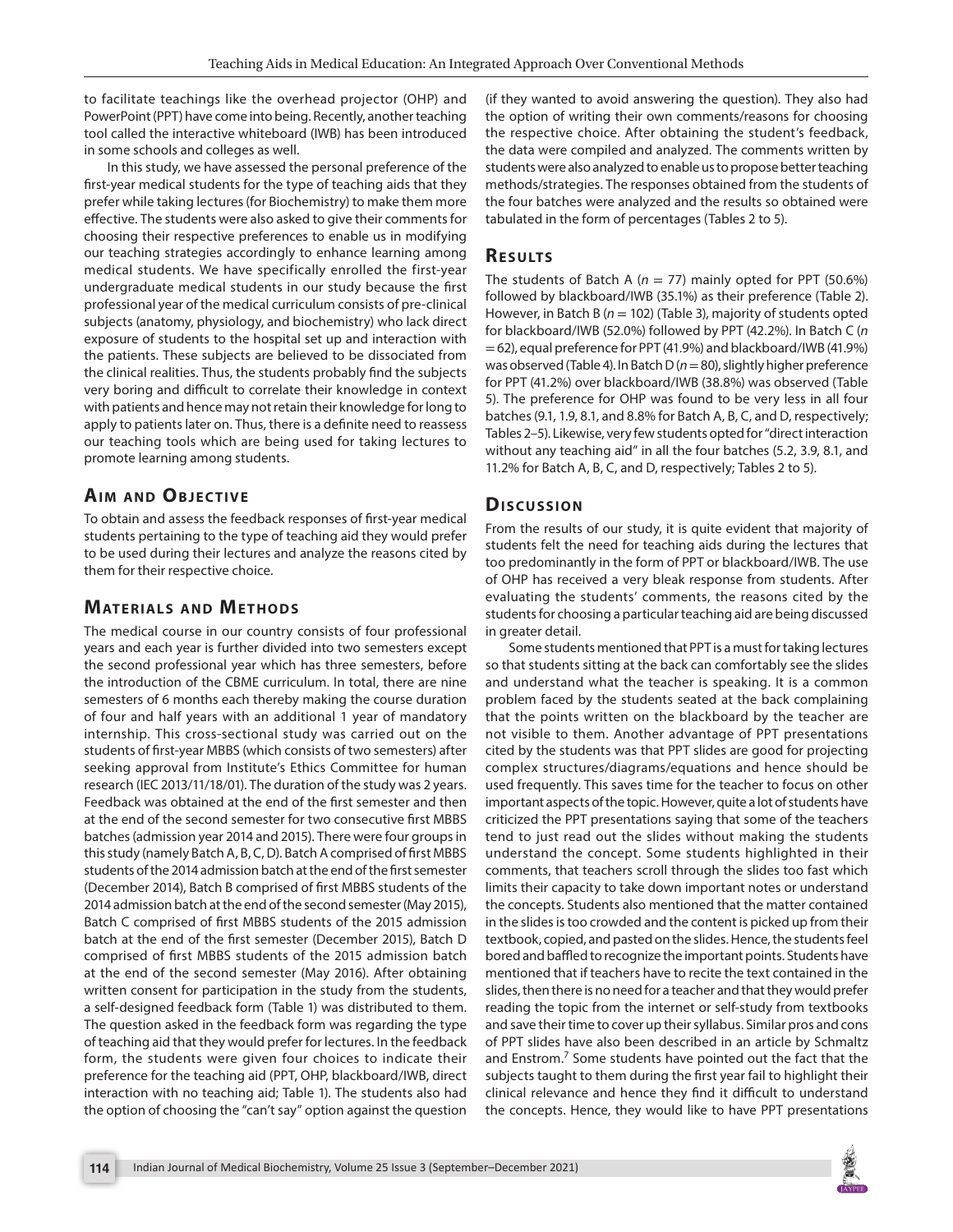**Table 1:** Format of the feedback form used for obtaining the response of medical students with regards to the teaching aid that shall be used for delivering lectures

| Question                                     | Response 1 | Response 2                  | Response 3                             | Response 4                                          | Can't sav | Any other relevant<br>suggestion |
|----------------------------------------------|------------|-----------------------------|----------------------------------------|-----------------------------------------------------|-----------|----------------------------------|
| Which teaching<br>method would<br>you prefer | PowerPoint | OHP (overhead<br>projector) | Blackboard/inter-<br>active whiteboard | Direct interac-<br>tion without any<br>teaching aid |           |                                  |

Instructions: Please don't write your name or roll no on this sheet of paper. Your feedback will be kept confidential. You have to choose (tick) the response that you think is most appropriate. You may choose more than one response. If you don't agree with any response or do not want to answer the question, you may mark the choice as can't say. You may also give any other relevant suggestion at the space provided for the same

| Table 2: Preference for teaching aid among students of Batch A |  |  |
|----------------------------------------------------------------|--|--|
|                                                                |  |  |

| Teaching methods                           | No. of students<br>$(n = 77)$ | % of students |
|--------------------------------------------|-------------------------------|---------------|
| PowerPoint                                 | 39                            | 50.6          |
| OHP (overhead<br>projector)                | 7                             | 9.1           |
| Blackboard/interac-<br>tive whiteboard     | -27                           | 35.1          |
| Direct interaction<br>without teaching aid |                               | 5.2           |

#### **Table 3:** Preference for teaching aid among students of Batch B

| Teaching methods                           | No. of students<br>$n = 102$ | % of students |
|--------------------------------------------|------------------------------|---------------|
| PowerPoint                                 | 43                           | 42.2          |
| OHP                                        | 2                            | 1.9           |
| Blackboard/interac-<br>tive whiteboard     | 53                           | 52.0          |
| Direct interaction<br>without teaching aid |                              | 3.9           |

| Table 4: Preference for teaching aid among students of Batch C |  |  |
|----------------------------------------------------------------|--|--|
|                                                                |  |  |

| Teaching methods                           | No. of students<br>$(n = 62)$ | % of students |
|--------------------------------------------|-------------------------------|---------------|
| PowerPoint                                 | 26                            | 41.9          |
| OHP (overhead<br>projector)                | 5                             | 8.1           |
| Blackboard/interac-<br>tive whiteboard     | 26                            | 41.9          |
| Direct interaction<br>without teaching aid | 5                             | 8.1           |

| <b>Table 5:</b> Preference for teaching aid among students of Batch D |  |  |
|-----------------------------------------------------------------------|--|--|
|                                                                       |  |  |

| Teaching methods                           | No. of students<br>$(n = 80)$ | % of students |
|--------------------------------------------|-------------------------------|---------------|
| PowerPoint                                 | 33                            | 41.2          |
| OHP (overhead<br>projector)                | 7                             | 8.8           |
| Blackboard/interac-<br>tive whiteboard     | -31                           | 38.8          |
| Direct interaction<br>without teaching aid | 9                             | 11.2          |

to include visually appealing videos of clinical cases as well. Few students have also recommended that PPT slides are a good teaching aid provided that a printout of the slides is distributed to the students beforehand so that they can focus on understanding a concept rather than taking down notes. Thus, we have received a mixed response from the students with regards to PPT as an option to deliver lectures by the teachers.

Students in favor of blackboard as a teaching aid have mentioned that the teachers who teach through chalk and board method explain the concepts well with natural pauses and eye contact with students ensuring that students can understand the topics clearly. The chalk and board method also enables the students to take down notes as the teacher writes down the important points on the board. A study in literature also showed that students preferred the chalk and board method.<sup>8</sup> However, a few students feel that the visibility of text on the blackboard is not always good making the students seated at the back struggle to read the writings on the board. Moreover, students complained that all topics of a chapter are not covered by the teachers who use the chalk and board method. Another important point highlighted by students was that videos cannot be played on a blackboard. Thus, some students recommended that blackboard teaching be the predominant mode of teaching and must be supplemented with PPT slides to project important structures/diagrams or to play important animated videos related to difficult concepts or for describing patients/diseases. Similar results with a preference for the combination were obtained in a study by Nagothu et al.<sup>9</sup> However, some students wanted it *vice versa*. These students mentioned in their comments that the predominant mode of teaching should be through PPT and that shall be supplemented with blackboard teaching specifically for those topics which need simplification of a complicated concept. Thus, from analysis of the results of our study, we have observed a mixed response of the students with regards to the blackboard teaching with students in favor as well against the blackboard teaching.

However, with regards to IWB teaching, students have mentioned in their comments that they had a good experience of learning in classes delivered to them through the usage of IWBs. However, they feel that they came across such kind of teaching aid (IWB) at very few teaching centers due to its non-availability in most of the setups. These students have requested us to incorporate this teaching aid as much as possible in their lectures.

Thus, from the results of this study and analysis of students' comments, it is clear that students have a mixed opinion about the usage of PPT and blackboard as a teaching aid during the lectures. Neither the students were completely satisfied with the PPT aid nor with the blackboard teaching. The majority of students in Batch A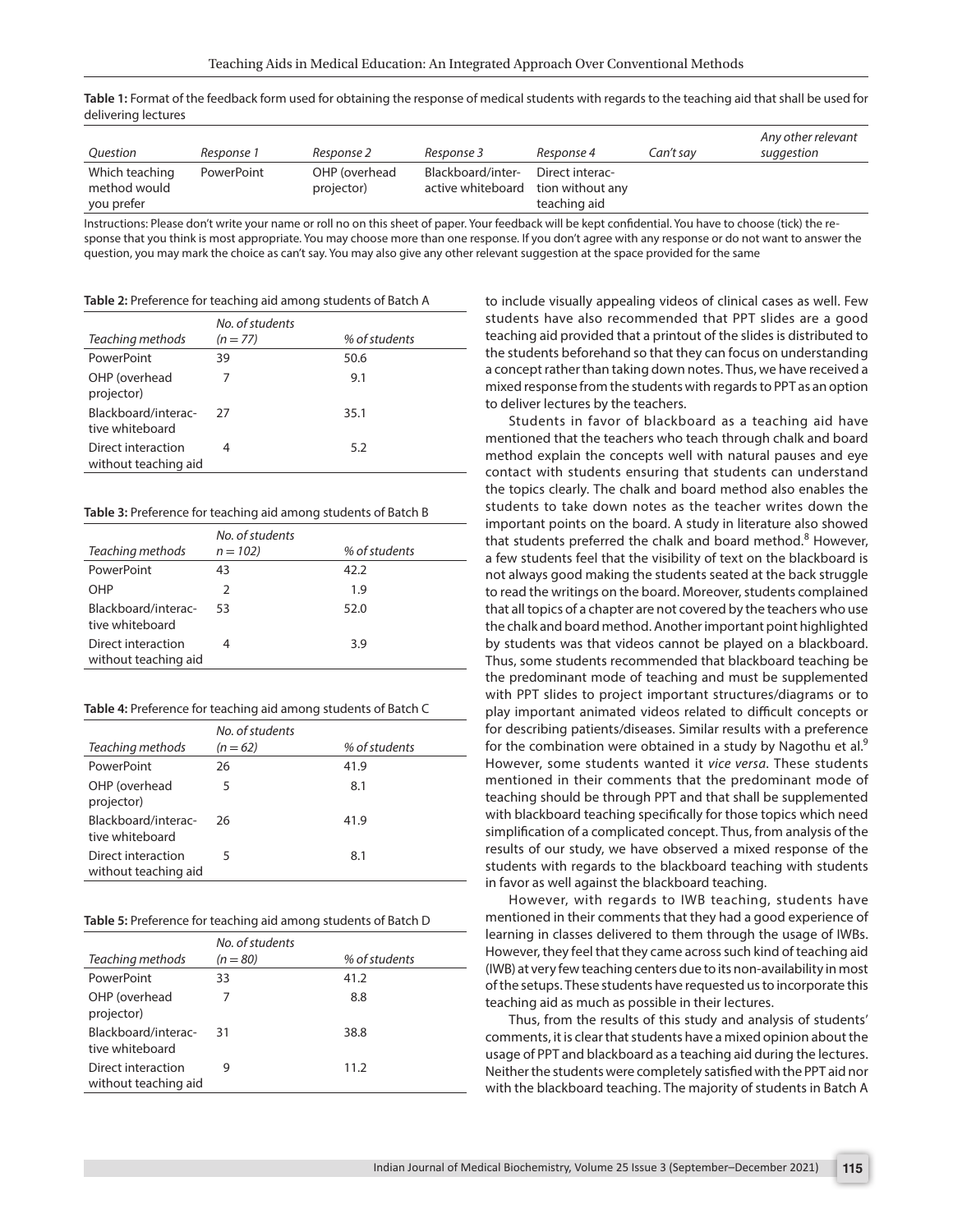preferred PPT while the majority of students of Batch B preferred blackboard/IWB teaching. Batch C and D had the more or less same preference for either of these teaching aids. However, considering the merits and demerits of PPT and blackboard as a teaching aid with respect to each other it will be rational to use a combination of the two as per the topic and need of the students. A study in literature also showed that students preferred a combination of these teaching aids.<sup>10</sup> Interactive whiteboard can definitely serve as a teaching modality that can integrate PPT teaching with the traditional chalk and board method.

Interactive whiteboard is a smartboard that has been recently introduced for teaching purposes and corporate presentations to make them more effective.<sup>11</sup> It is an electronic assembly comprised of a few components that are wirelessly connected. It has a touch-sensitive whiteboard to be mounted on a wall and is used to write upon using a digital pen.<sup>11</sup> Teaching through IWB mimics the classical blackboard (chalk and talk) method wherein the teacher can write on the board and explain a difficult topic to the students simultaneously. The teacher can save the contents written on the board $^{11}$  to be revised by the students later on as well. Interactive whiteboard also has the option to immediately switch over to PPT mode wherein the whiteboard can serve as a display screen to project PPT slides on, via an electronic projector linked to the computer system.<sup>12</sup> This mode enables the teachers to play animations or videos<sup>11</sup> for making the topic simplified and interesting. This teaching aid is quite convenient for the teachers to deliver a topic in a more comprehensive, effective, and timebound way.12 Moreover, it saves effort to arrange the chalks/ markers and duster for erasing the board<sup>12</sup> or distributing the printouts of the PPT slides to the students. The IWB can also be connected to the internet<sup>11</sup> to circulate the slides to the students or to show information live from the internet.<sup>11</sup> This is extremely important when students are being taught about a rare disorder in a patient which they would hardly come across ever in their real life. This device, however, has a few disadvantages like being costly and dependent upon power supply for electric charging of the equipment. Moreover, it might take some time for all the teachers to get comfortable with this new teaching aid and its functions in preparing their lectures.

Though studies have shown that PPT is a good teaching aid but it is not being used properly by most of the teachers.<sup>7</sup> The salient features of a good PPT presentation includes selecting appropriate font size, the color of text and background, number of lines per slide or number of words per line, use of functions like bullets, and a moderate amount of animations to make PPT more effective but unfortunately such guidelines $^{7,13}$  are rarely being followed for preparing PPT slides and hence have decreased its effectiveness. Students have mentioned that they find PPT slides to be monotonous and do not evoke interest in the topics. Blackboard too has been proven to be an effective teaching aid in literature but the medical syllabus is too vast to be exclusively taught through this teaching aid. Hence, our recommendation based upon students' feedback is that PPT slides should be prepared appropriately and be used *via* the IWB equipment with an intermittent switch over to the writing mode on the whiteboard. This method will help teachers cover a large number of topics in the given time span and yet make the lecture more interactive with the students by utilizing the whiteboard writing option or video playing mode or net access function.

There are ample numbers of studies in the literature which have criticized the traditional didactic lecture method of teaching due to its several demerits. With the CBME-based curriculum, other methods of teaching like role play, problem-based learning, casebased learning, etc., are being promoted more and more in the field of medical education especially during the first professional year (pre-clinical year) to integrate the pre-clinical subjects with clinical ones to enhance our quality of medical education as these methods of teaching are based on direct interaction between the teacher and students unlike seen in a didactic lecture which is more of a monolog.<sup>14</sup> However, it is not easy to arrange these kinds of teaching sessions frequently for students. Hence, the use of an IWB can serve as a means to facilitate interaction between teacher and students in contrast to the didactic lectures which are usually found monotonous by the students.<sup>15</sup> A study in literature too has shown that an interactive lecture is more effective than a didactic lecture to teach a topic<sup>16</sup> and at times while teaching aids are combined, it results in a better understanding of the topic in first MBBS students.<sup>17</sup> We are using IWB teaching in our medical college for teaching theory as well as for practical briefing sessions. This has been appreciated by students greatly.

#### **CONCLUSION**

The use of teaching aids remains the mainstay of delivering an effective lecture to medical students. Out of the currently available teaching aids, an IWB seems to be the most promising and efficient tool to make lectures more interactive and effective in comparison to the traditional didactic lectures for first-year medical undergraduate students. Adapting to teaching using IWBs has the potential to fill in the lacunae in our medical curriculum to a good extent.

#### **ACKNOWLEDGMENTS**

We thank medical students for participating in the study and Medical Education Unit of our college.

#### **Re f e r e n c e s**

- 1. Zhao B, Potter DD. Comparison of lecture-based learning vs discussion-based learning in undergraduate medical students. J Surg Educ 2016;73(2):250–257. DOI: 10.1016/j.jsurg.2015.09.016.
- 2. Hassanzadeh A, Vasili A, Zare Z. Effects of two educational method of lecturing and role playing on knowledge and performance of high school students in first aid at emergency scene. Iran J Nurs Midwifery Res 2010;15(1):8–13.
- 3. Zhang Y, Zhou L, Liu X, et al. The effectiveness of the problembased learning teaching model for use in introductory Chinese undergraduate medical courses: a systematic review and metaanalysis. PLoS ONE 2015;10(3):e0120884. DOI: 10.1371/journal. pone.0120884.
- 4. Ding X, Zhao L, Chu H, et al. Assessing the effectiveness of problembased learning of preventive medicine education in China. Sci Rep 2014;4(1):5126. DOI: 10.1038/srep05126.
- 5. Nair SP, Shah T, Seth S, et al. Case based learning: a method for better understanding of biochemistry in medical students. J Clin Diagn Res 2013;7(8):1576–1578. DOI: 10.7860/JCDR/2013/5795.3212.
- 6. Tayem YI. The impact of small group case-based learning on traditional pharmacology teaching. Sultan Qaboos Univ MedJ 2013;13(1):115–120. DOI: 10.12816/0003204.
- 7. Schmaltz RM, Enstrom R. Death to weak PowerPoint: strategies to create effective visual presentations. Front Psychol 2014;5:1138. DOI: 10.3389/fpsyg.2014.01138.